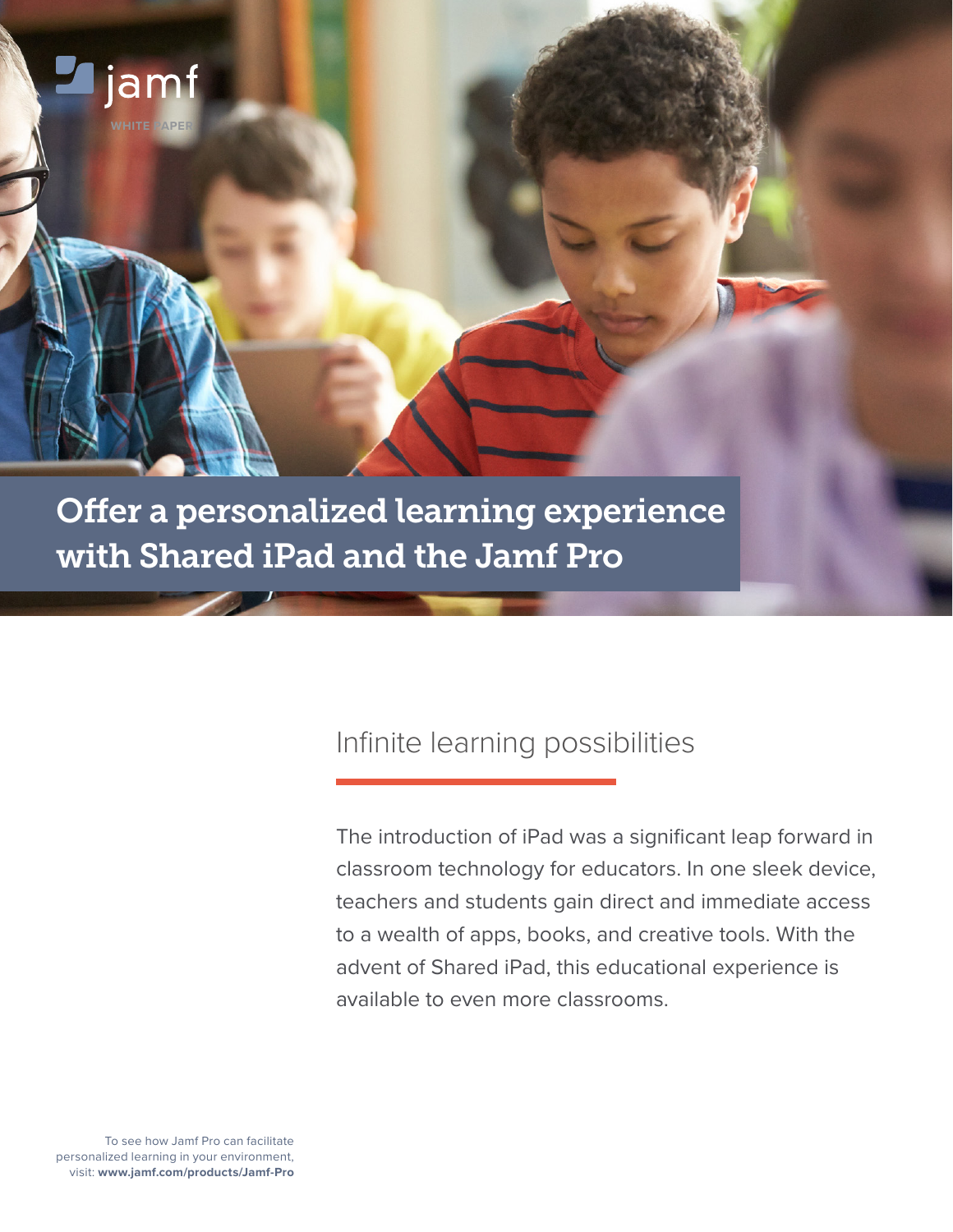**Teachers use iPad to offer a more engaging and interactive learning experience to meet each student's individual needs. Combining the power of iPad with the Jamf Pro—mobile device management built for Apple devices—educators have the opportunity to:**

- Meet students where they are at in their skill level by providing access to personalized learning resources
- Refocus student attention and shorten transitions by pausing student engagement on their iPad or guiding individuals or groups of students to a specific learning app
- Administer secure assessments and quizzes by locking student iPads into a testing app and restricting assistive technology such as spell check or dictionary
- Facilitate homework turn-in and student engagement through learning management systems like iTunes U, Moodle, or Edmodo
- Share student work by projecting a student's iPad to an Apple TV



### **SHARED DEVICES OFFER INDIVIDUAL EXPERIENCES**

If a 1:1 iPad deployment isn't the right choice for your school, Shared iPad offers the same educational benefits by delivering a personalized experience. With Shared iPad, schools can provide all students with access to valuable technology and tools that foster academic achievement. And, with the Jamf Pro, IT has the right tools for deployment, configuration, and security so your iPad initative is a success.

**In addition to academic benefits, a Shared iPad deployment with the Jamf Pro:**

- Reduces the number of devices that need to be purchased
- Alleviates the concern of lost, stolen, or damaged devices as iPads are kept in the classroom
- Ensures student data privacy by utilizing iOS security features along with device configurations managed by IT
- Equips teachers with purpose-built tools for classroom management

### **EDUCATIONAL APPS AND CONTENT READILY AVAILABLE**

With the Jamf Pro, IT can prepare a set of Shared iPads and pre-load apps, content, and settings. Schools can discover and purchase education apps through Apple School Manager, using the Jamf Pro to deploy new apps as curriculum objectives change.

**With over 1.5 million apps in the App Store, educators have a plethora of resources to deliver a personalized learning experience. Some popular educational apps include:**

- **eSpark:** Curates the best available educational apps, bundling them in personalized learning plans for students so they are challenged while learning at a pace that is right for them
- **Socrative:** Provides teachers with the ability to administer quick assessments and receive instant feedback on student understanding
- **iTunes U:** Gives teachers a way to plan and deliver lessons, share feedback, and encourage conversations beyond the classroom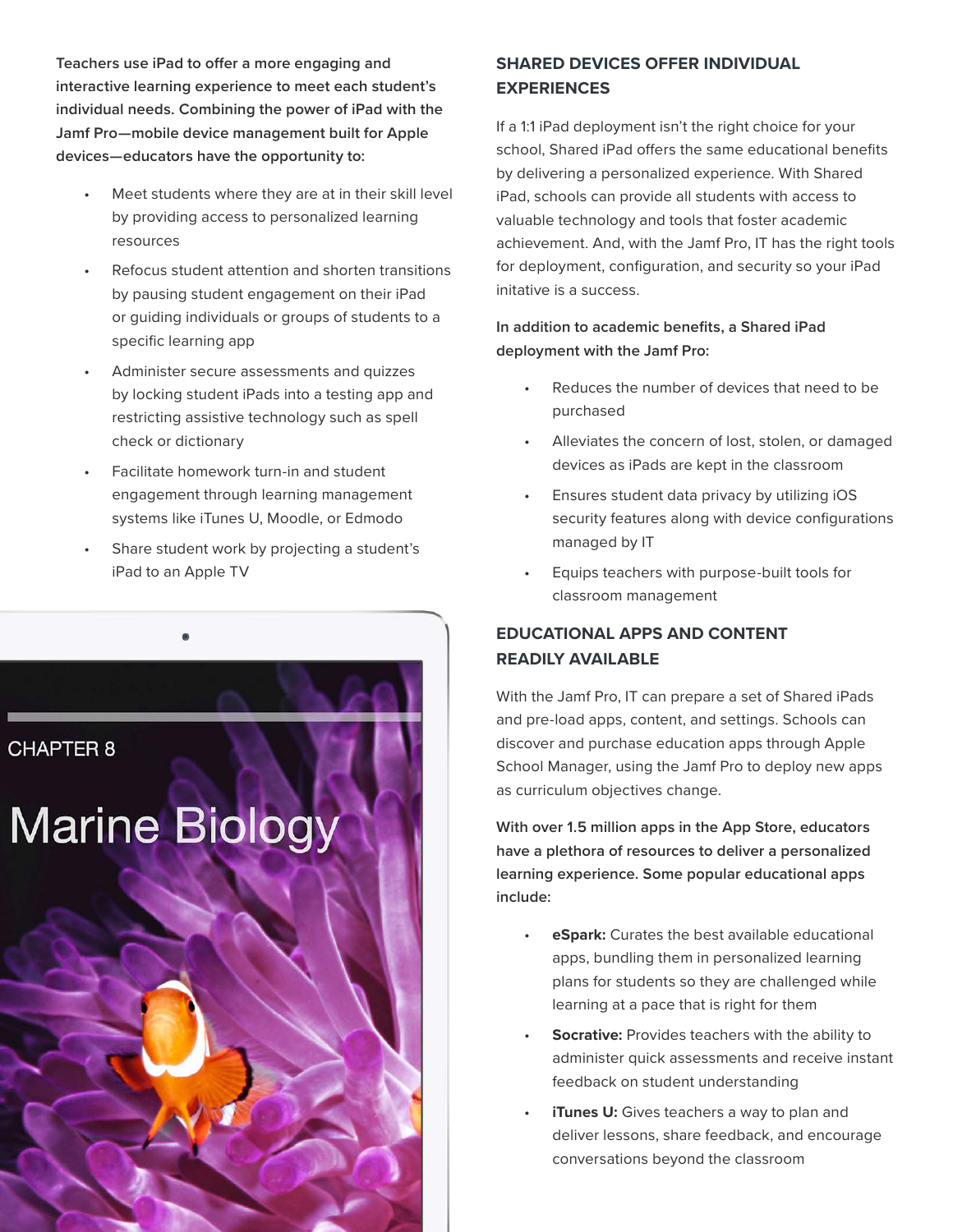#### **IMPLEMENTING SHARED IPAD**

With the robust capabilities of iPad, an equally robust mobile device management solution is essential for IT, teachers, and students to get the most out of their devices. Jamf Pro helps schools in the five key areas below:



# Prepare

#### **Apple School Manager—the central portal for iPad in education—and Jamf Pro work together to:**

- Enroll new devices for painless configuration and setup
- Purchase and deploy education apps for students and teachers
- Create Managed Apple IDs in bulk and assign customized roles for students, teachers, and staff
- Synchronize with your Student Information System to accurately reflect your current enrollment

# **Configure**

**Jamf Pro offers an intuitive web-based console for IT admins to:**

- Customize iPads with appropriate group settings for each class
- Establish security controls to ensure privacy and keep data safe
- Keep apps and iOS up-to-date with automatic patching
- Recover lost or stolen iPads by remotely locking the device and
- sending a custom message to the locked screen

# Purchase Apps & Books

**Utilize Apple School Manager to purchase apps in bulk, then use the Jamf Pro to assign and install apps on groups of devices. Or, create your school's custom app catalog with the Jamf Pro to allow students to install school-approved apps and books on their own.**